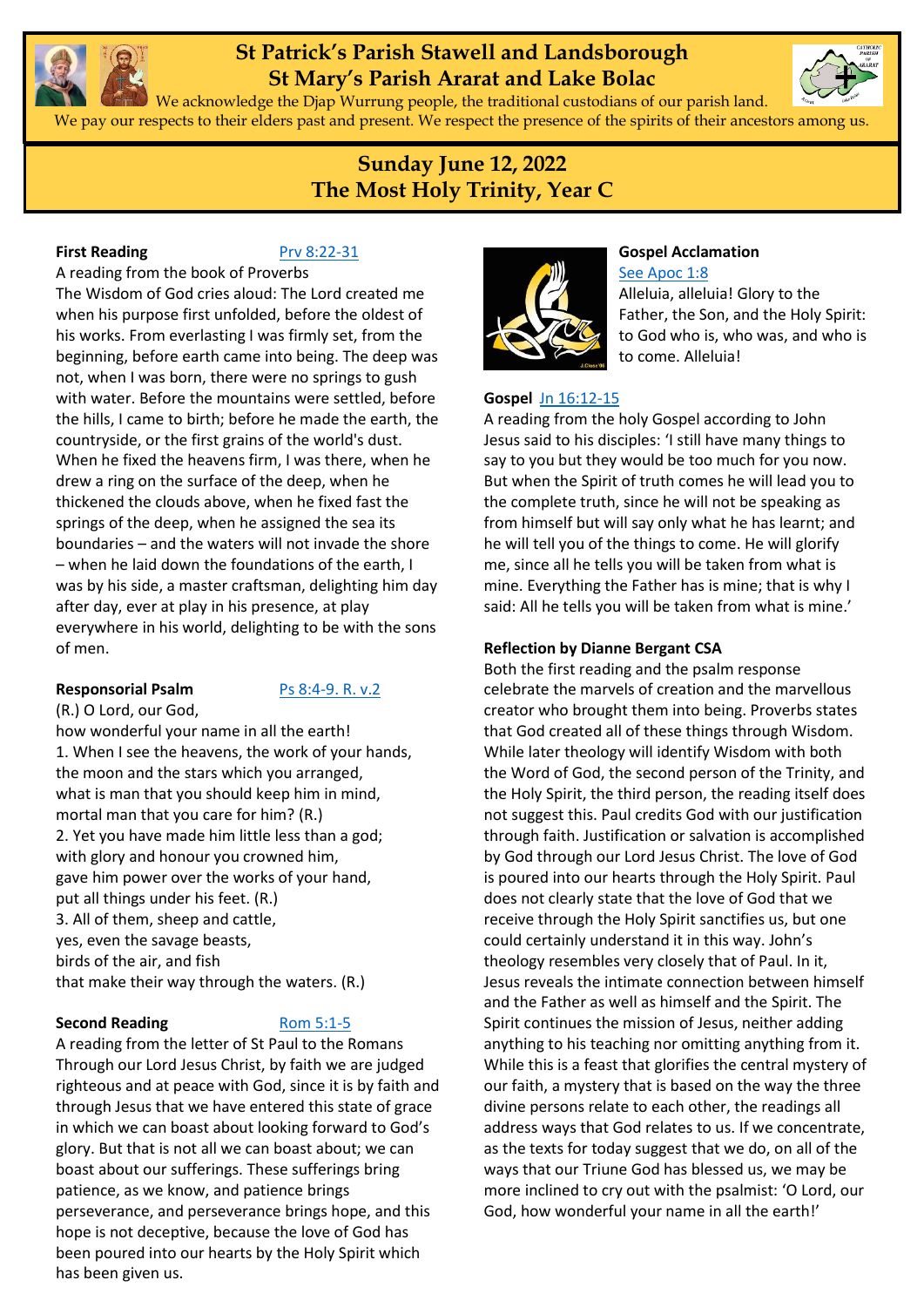# **Parish Information – Parishes of Stawell and Ararat**

**Phone** 03 5352 5460

**Parish Priest** Fr. Andrew Hayes andrew.hayes@ballarat.catholic.org.au **Parish Bulletin Online** [www.ballarat.catholic.org.au](http://www.ballarat.catholic.org.au/) – follow link to parish **Secretary / Child Safe** Jill Croxford [ararat@ballarat.catholic.org.au](mailto:ararat@ballarat.catholic.org.au) **Parish Emails** [ararat@ballarat.catholic.org.au](mailto:ararat@ballarat.catholic.org.au) or [stawell@ballarat.catholic.org.au](mailto:stawell@ballarat.catholic.org.au) **Parish Office** 304a Barkly St Ararat. Open Thursdays and Fridays 9am – 3pm Post Box **PO BOX 92, Ararat, VIC 3377** 

**Ararat Sunday 8.30am June 19 Stawell** Sunday 10.30am Sunday 10.30am Sunday 10.30am The Most Holy Body and Blood Year C **Lake Bolac** st 3 rd 5 Landsborough <sup>nd</sup> 4<sup>th</sup> Sundays 6pm Vigil Sat Glenthompson (Hamilton Parish) 2<sup>nd</sup> 4<sup>th</sup> Sundays 8.30am

## **Weekday Masses (usual schedule)** Masses (usual schedule) Aged Care Roster

**Tuesday:** 10am Stawell (Check bulletin for occasional changes) 1 **Wednesday: Aged Care Thursday: 3.30pm Hopkins Friday:** 11am Ararat (Check bulletin for occasional changes) 4

**Mass Times Construction Construction Construction Construction Construction Construction Construction Construction Construction Construction Construction Construction Construction Construction Construction Construction** [Gen 14:18-20/](https://www.liturgyhelp.com/ritual/lectionary/LectionaryList%7Cgen#gen014)[/1 Cor 11:23-26](https://www.liturgyhelp.com/ritual/lectionary/LectionaryList%7Cco1#co1011) /[/Lk 9:11-17](https://www.liturgyhelp.com/ritual/lectionary/LectionaryList%7Cluk#luk009)

## $1<sup>st</sup>$  Wednesday 11.15am Eventide 2<sup>nd</sup> Wednesday 11am Lowe St 3rd Wednesday 10.30am Garden View 4<sup>th</sup> Wednesday 10am ARV

## **Changes to Masses this Week:**

Tues 14<sup>th</sup> No Mass in Stawell today Friday 17<sup>th</sup> 11am Prayers in Ararat followed by cuppa

## **Recent Deaths:**

## **Anniversaries Stawell**

Harold Jackson 1985, Thomas Dunmore 1989, Nathaniel Lloyd 1961, George Treloar 1977, Sarah Ralph 1989, Francis Rowe 1998, Marjory Delahunty 2007, John Peters 1964, Laurence Brown 1998, Joseph Healy 1957, Bernard Kelly 2003, Peter Yanner 1962, Stanley Freeland 1949

## **Anniversaries Ararat**

Michael Pashula, Kath Coughlin, Elizabeth Nichols, Don Reynolds, Kathie Hennessy, David Wilson, Elizabeth Donovan, John Peters, Frank Tellefson, Nola Walker, Fr Tom Russell, Fr Patrick Downes, Alma McLoughlin, Pat O'Neill, Laurie Higgins, John Smerdon

## **Change to Office Days this Week**

## Open Tuesday and Wednesday June 14/15 – Closed Thursday and Friday June 16/17

| <b>Golden Gate Roster</b> | June 12 Harry Anna // 19 Libby // 26 Jim Jan<br>July 3 Harry Anne // 10 Libby // 17 Jim Jan // 24 Harry Anna // 31 Libby                                                                        |
|---------------------------|-------------------------------------------------------------------------------------------------------------------------------------------------------------------------------------------------|
| Lake Bolac Roster         | Sat June 18 Reader Tricia Higgins // Prayers of Faithful Rosemary Liston // Cleaning Judy Upton<br>Sat July 2 Reader Damian Phillips // Prayers of Faithful Irene Meek // Cleaning Jane Higgins |

**Stawell Cuppa after Mass** The Stawell CWL will host a cuppa after today's Mass. Everyone welcome.

## **Stawell St Vincent de Paul Meeting**

The next Stawell St Vincent de Paul meeting will be in the church hall on Monday 20<sup>th</sup> June at 2pm. Our regional President, Chris Hogan, and our conference support officer, Kate O'Brien, will be attending and supervising the election of a new conference president.

## **St Bernard's Catholic Church Ladies Auxiliary AGM**

Friday  $17<sup>th</sup>$  June at 10.30am at the church. General meeting to follow

**Lake Bolac St Bernard's** 150 years foundation stone / 60 years new church Sun Sept 25 11am Mass and lunch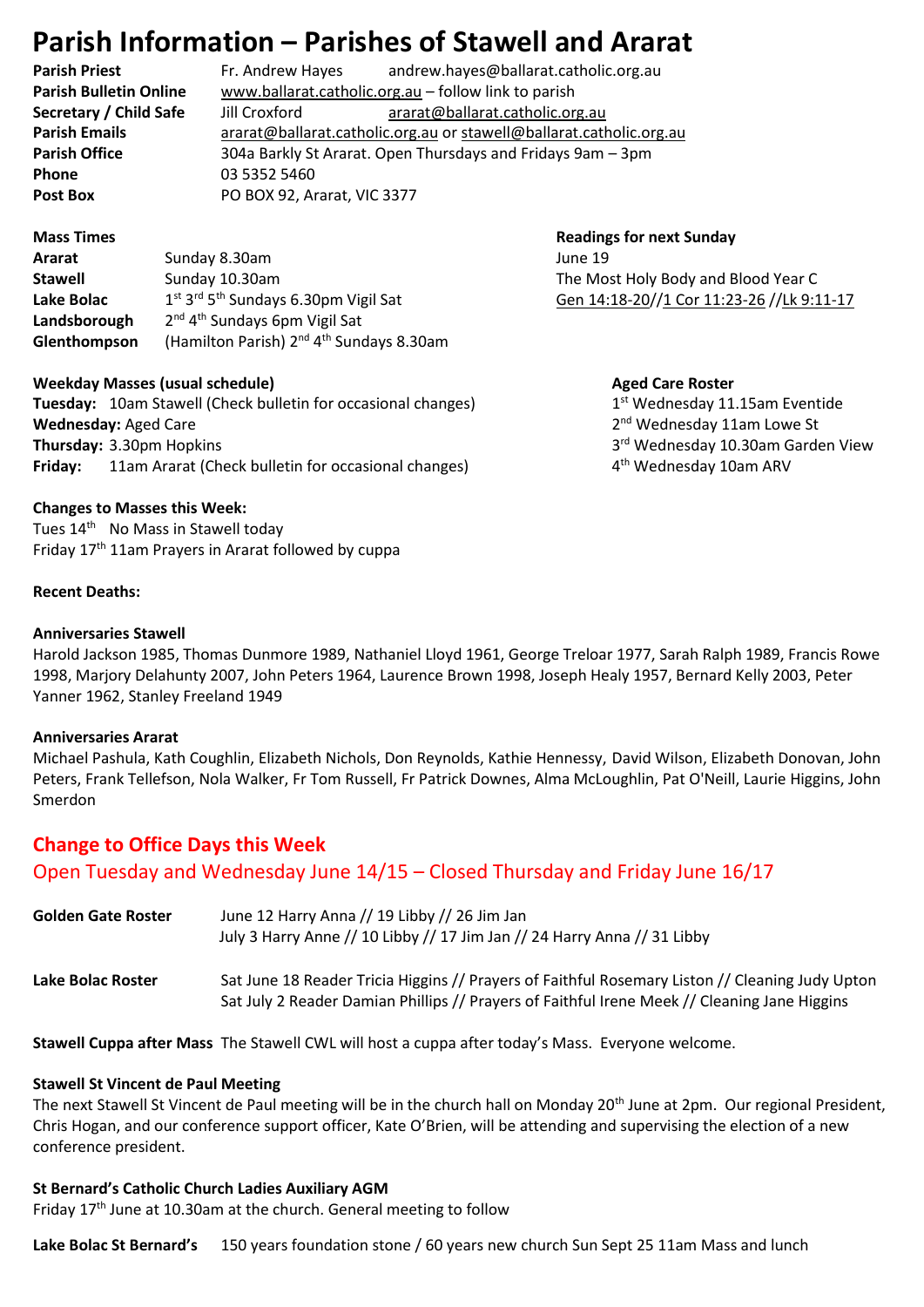## **Plenary Council conversations around the diocese**

Leading up to the second Assembly of the Plenary Council (July 3 -9), there will be an opportunity to gather for a conversation around the diocese with the diocesan members to encourage and affirm their participation in the Council. The Motions Framework document has been published and is available from the diocesan website <https://www.ballarat.catholic.org.au/wp-content/uploads/2022/06/Motions-Framework-31a-May-2022.pdf> and this will also be a focus for prayer and engagement. Details near us: Horsham – June 22, 2022 at 7.00pm in the Parish Hall, Horsham Ballarat – June 23, 2022 at 7.00pm in Mackillop/Glowrey Room, Cathedral Precinct Warrnambool – June 29 at 7.00pm in the Parish Hall, Warrnambool

## **Refugee Week: June 19-25, 2022**

You are invited to join the Australian Catholic Migrant and Refugee Office and the Office for Justice, Ecology and Peace for an online prayer service on World Refugee Day. Registration to attend the prayer service, which will be broadcast live on June 20 at 6.00pm (AEST) is now open. The two Offices have also combined to produce resources to encourage the celebration of Refugee Week 19-25 June. Register for the online prayer service at <https://bit.ly/RefugeeWeek2022Prayers>

## **St Vincent Pallotti Scholarships for Lay Ministry**

The St Vincent Pallotti Scholarship Trust offers scholarships to enable lay people to further their understanding and skills in leadership/ministry or a specialised activity, such as promoting faith enhancement, social justice and pastoral care. Applications close on Friday, July 29, 2022. Details are available at [https://pallottine.org.au/scholarships/st-vincent](https://pallottine.org.au/scholarships/st-vincent-pallotti-scholarship-for-lay-ministry.html)[pallotti-scholarship-for-lay-ministry.html](https://pallottine.org.au/scholarships/st-vincent-pallotti-scholarship-for-lay-ministry.html)

## **National Online Conference for Evangelisation: October 20-22, 2022**

Hosted by the Australian Bishops Commission for Evangelisation, Laity and Ministry (BCELM), this national online conference will promote understanding of, and explore practices of evangelisation in Australia through encounters with Christ, formation in discipleship and mission in the world (BCELM mandate). Opening with a reflection on the Plenary Council and Australian reports to the General Synod on Synodality, the conference will progress to explore personal experiences and local strategies of evangelisation. More information is available from the conference website [https://nce.catholic.org.au/bcelm-conference/events/bcelm-conference.](https://nce.catholic.org.au/bcelm-conference/events/bcelm-conference)

## **Vinnie's Winter Appeal**

Domestic violence is the leading cause of homelessness for women and children. Your support of the 2022 Vinnie's Winter Appeal will help provide emergency accommodation, financial support, as well as material assistance. To donate go to <https://donate.vinnies.org.au/appeals-vic/winter-appeal-vic>

## **Advance Notice: Ordinations to the Priesthood**

Deacons Matt Restall and Bill Lowry will be ordained priests for the Diocese of Ballarat on Friday, July 22, 2022 at St Patrick's Cathedral Ballarat at 7.00pm. All welcome to attend. For those not able to attend the Mass will be livestreamed at <https://youtu.be/gnpY6nMKz3M>

## **Celebrating Clergy Jubilees of Ordination**

Mass to acknowledge priests celebrating a Jubilee of Ordination to the Priesthood this year will be held on Tuesday, June 21, 2022 at St Patrick's Cathedral, Ballarat at 5.15pm. Bishop Paul will be the main celebrant and con-celebrants will be priests of the diocese. All are welcome to attend. You are invited to join the Choir for this Mass, which will be downstairs. Practice prior to Mass at 4.30pm.

## **Reflection by Fr Michael Tate Painting the Picture of God**

The Feast of the Trinity of God comes about because Jesus painted a picture of the most intimate communion of Divine Life between Himself, the Father, and the Holy Spirit. This is a relationship and yet the most perfect unity. God is Divine pulsating, shimmering light dancing in threefold exchange of love. In fact, the best name for God is 'Being-in-Love'. What does this mean for us? How often have you heard: 'You are made in the image and likeness of God'? If God is threefold Being-in-Love, then you and I are made to live in relationship – not in solitary. We are totally on the wrong track if we think that the ultimate good is to be self-sufficient. It will turn out to be a Hellish choice. When we live as much self-giving as is possible, we are closest to Divine Life. In fact, we are Divine Life pulsating into a particular time and place through us. Each time we bless ourselves, a bit of a Catholic routine, we are invoking the threefold exchange of love and calling its power into our life. Be careful, there will be consequence! You could become more God-like! We could pause for a moment, slowly make the Sign of the Cross which recalls our baptism: 'In the Name of the Father and of the Son and of the Holy Spirit', and promise to image that Name in our lives.